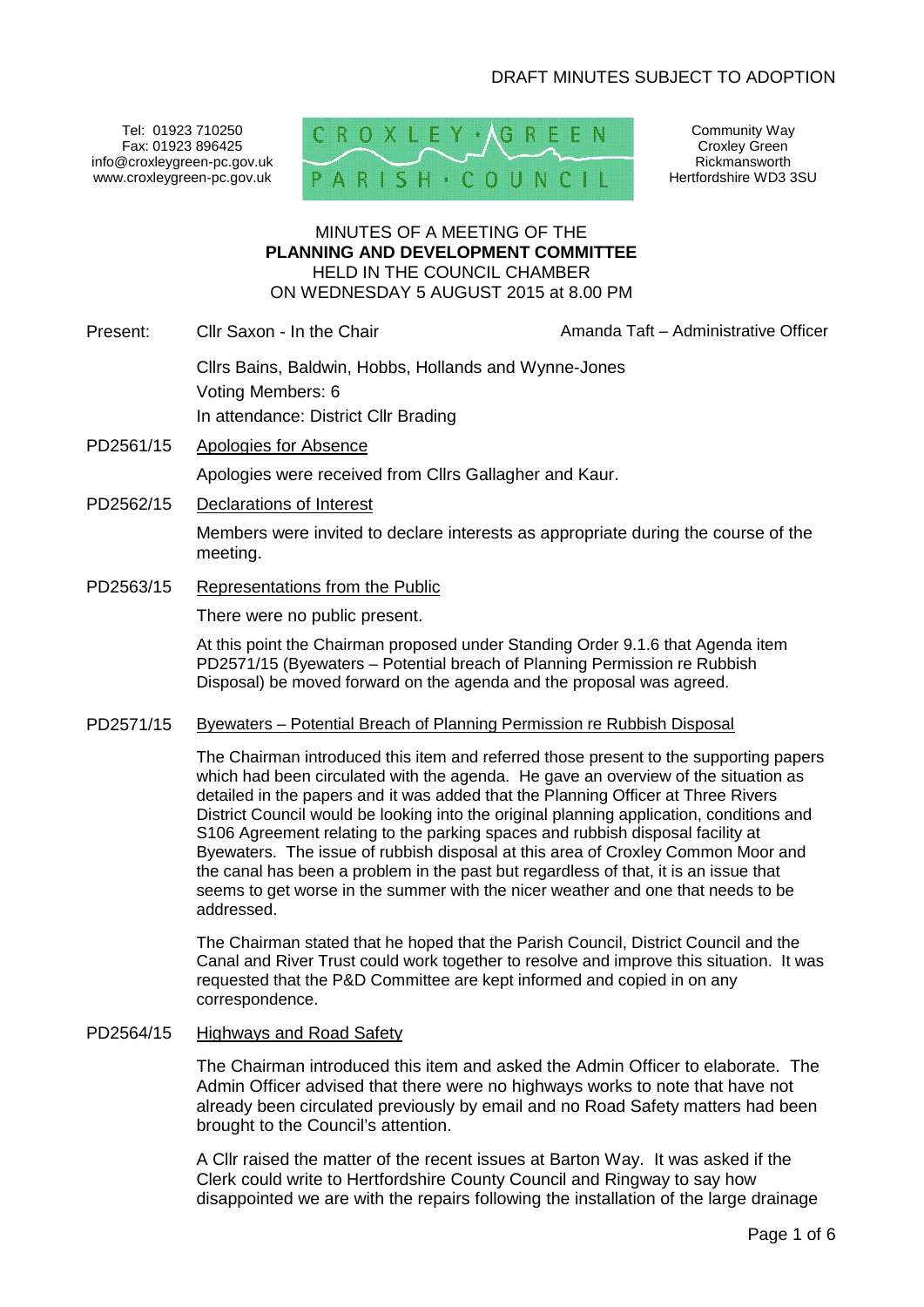pipes and to ask that an independent survey is carried out.

# PD2565/15 Minutes

## **Resolved:**

- That the minutes of the meetings held on Wednesday 1 July 2015 and Wednesday 15 July 2015 be approved and be signed by the Chairman.
- PD2566/15 Matters Arising

There were no matters arising.

PD2567/15 Planning Applications

In the following applications "NGFO" means No Grounds For Objection:

Single storey side extension and alterations to fenestration

106 Winton Drive Croxley Green Hertfordshire WD3 3QT

Ref. No: 15/1301/FUL | Received: Fri 26 Jun 2015 | Validated: Tue 14 Jul 2015 | Status: Pending Consideration

## **Croxley Green Parish Council Decision: No grounds for objection**

Cllr Hobbs declared an interest in the following application and refrained from the discussion:

Single storey side extension, conversion of garage and loft conversion including addition of rooflights

Heaton Lodge 8A Watford Road Croxley Green Hertfordshire WD3 3BJ

Ref. No: 15/1344/FUL | Received: Wed 01 Jul 2015 | Validated: Mon 13 Jul 2015 | Status: Pending Consideration

## **Croxley Green Parish Council Decision: No grounds for objection**

Two storey side extension and single storey rear extension

16 Windmill Drive Croxley Green Hertfordshire WD3 3FD

Ref. No: 15/1353/FUL | Received: Thu 02 Jul 2015 | Validated: Wed 15 Jul 2015 | Status: Pending Consideration

### **Croxley Green Parish Council Decision: No grounds for objection**

### Addition of flank window

Gade Cottage 307 New Road Croxley Green Rickmansworth Hertfordshire WD3 3HE

Ref. No: 15/1369/FUL | Received: Thu 02 Jul 2015 | Validated: Thu 16 Jul 2015 | Status: Pending Consideration

### **Croxley Green Parish Council Decision: No grounds for objection**

Two storey side extension and replacement of existing rear conservatory with single storey orangery

103 Windmill Drive Croxley Green Hertfordshire WD3 3FB

Ref. No: 15/1381/FUL | Received: Fri 03 Jul 2015 | Validated: Mon 20 Jul 2015 | Status: Pending Consideration

**Croxley Green Parish Council Decision: No grounds for objection**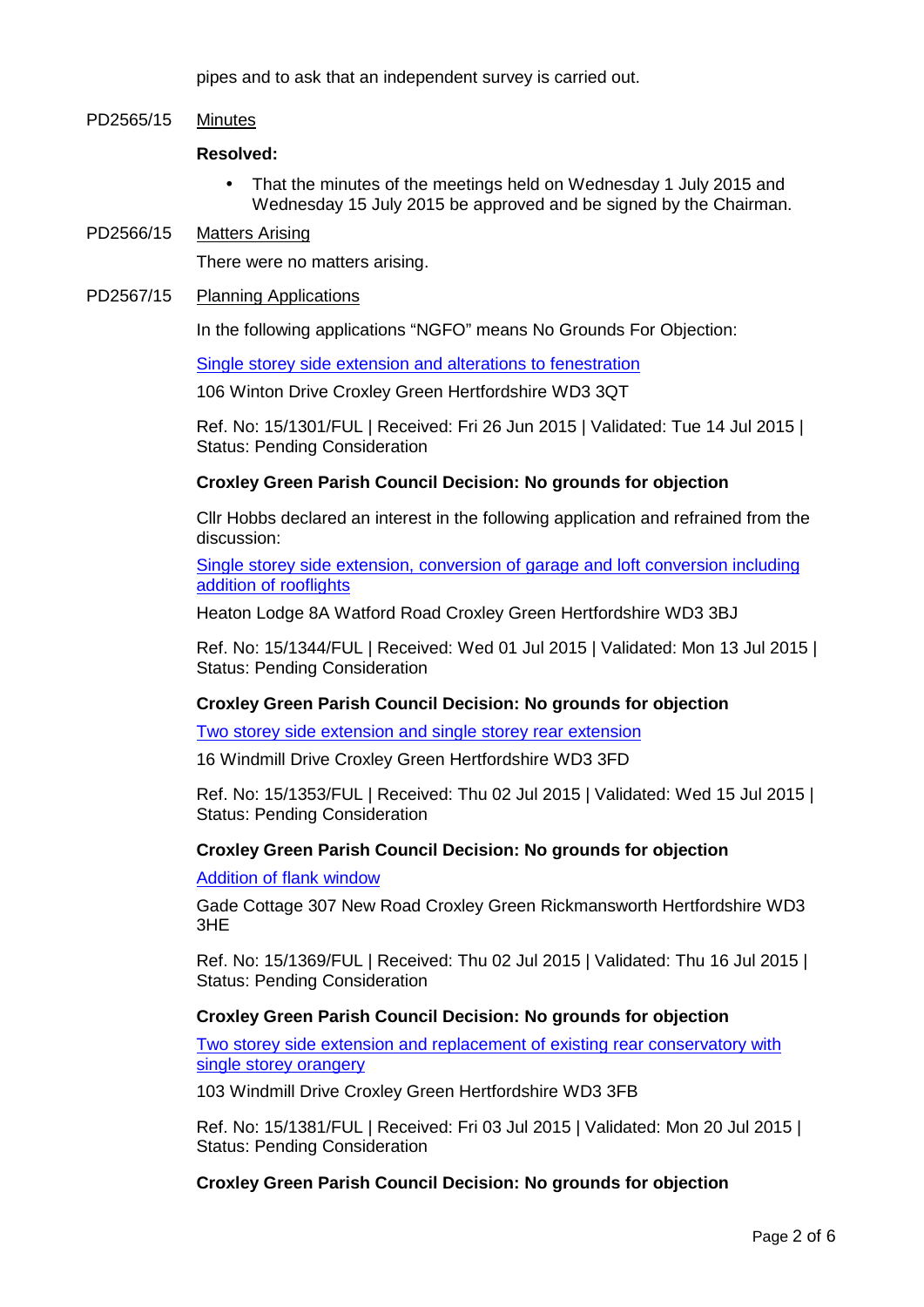Two storey front extension and part single, part two storey rear extension

18 Winchester Way Croxley Green Rickmansworth Hertfordshire WD3 3QF

Ref. No: 15/1404/FUL | Received: Tue 07 Jul 2015 | Validated: Tue 14 Jul 2015 | Status: Pending Consideration

## **Croxley Green Parish Council Decision: No grounds for objection**

Demolition of two existing two storey Use Class B1 office buildings and erection of two Use Class B1 (Office) buildings of three and four storeys, decked car park, surface level parking and associated works

Building 1 And Building 2 Marlins Meadow Watford Hertfordshire

Ref. No: 15/1427/FUL | Received: Thu 09 Jul 2015 | Validated: Wed 15 Jul 2015 | Status: Pending Consideration

## **Croxley Green Parish Council Decision: No grounds for objection**

Part demolition of garage, part single, part two-storey side extension, single storey rear extension and internal alterations

16 Durrants Drive Croxley Green Rickmansworth Hertfordshire WD3 3NP

Ref. No: 15/1428/FUL | Received: Thu 09 Jul 2015 | Validated: Fri 17 Jul 2015 | Status: Pending Consideration

## **Croxley Green Parish Council Decision: No grounds for objection**

Single storey and two storey rear extension and alterations to fenestration

79 Manor Way Croxley Green Hertfordshire WD3 3LU

Ref. No: 15/1434/FUL | Received: Fri 10 Jul 2015 | Validated: Fri 24 Jul 2015 | Status: Pending Consideration

# **Croxley Green Parish Council Decision: No grounds for objection**

Single storey front and rear extensions

11 Barton Way Croxley Green Hertfordshire WD3 3PA

Ref. No: 15/1447/FUL | Received: Mon 13 Jul 2015 | Validated: Wed 22 Jul 2015 | Status: Pending Consideration

**Croxley Green Parish Council Decision: Object: the front extension would, by reason of its front projection and roof form, result in a prominent and incongruous form of development.**

Part first floor, part two storey side extension; part single, part two storey rear extension, loft conversion including rear dormer and front and rear rooflights; and raised patio to rear

14 Kenilworth Drive Croxley Green Rickmansworth Hertfordshire WD3 3NW

Ref. No: 15/1452/FUL | Received: Mon 13 Jul 2015 | Validated: Mon 13 Jul 2015 | Status: Pending Consideration

### **Croxley Green Parish Council Decision: No grounds for objection**

Part first floor, part two storey side extension; part single, part two storey rear extension, loft conversion including rear dormer and front rooflights; and raised decking to rear

14 Kenilworth Drive Croxley Green Rickmansworth Hertfordshire WD3 3NW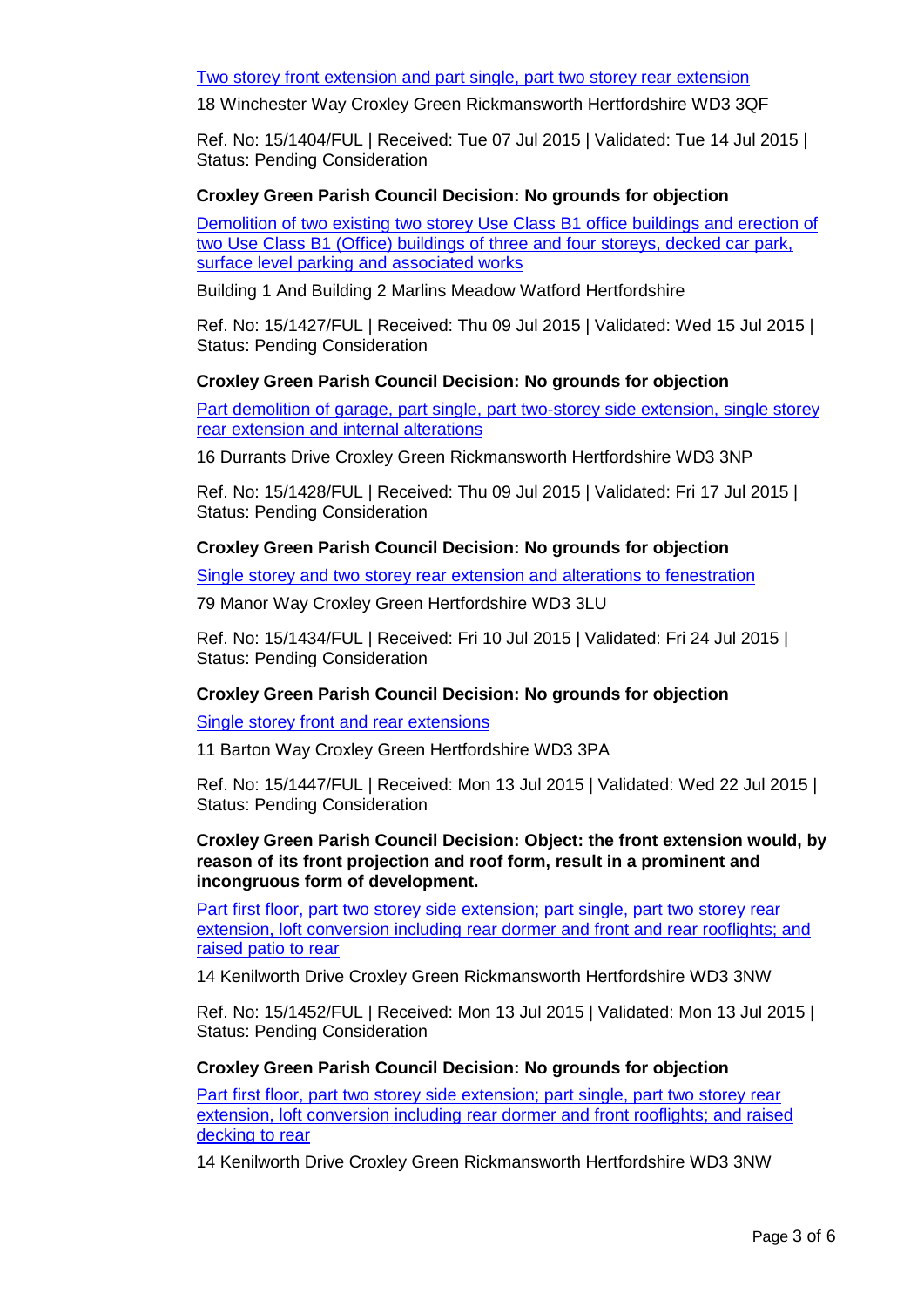Ref. No: 15/1453/FUL | Received: Mon 13 Jul 2015 | Validated: Mon 13 Jul 2015 | Status: Pending Consideration

## **Croxley Green Parish Council Decision: No grounds for objection**

Demolition of existing porch and construction of replacement porch

38 Owens Way Croxley Green Rickmansworth Hertfordshire WD3 3PU

Ref. No: 15/1488/FUL | Received: Thu 16 Jul 2015 | Validated: Thu 16 Jul 2015 | Status: Pending Consideration

# **Croxley Green Parish Council Decision: No grounds for objection**

Single storey side and rear extension and replacement detached garage

40 Yorke Road Croxley Green Rickmansworth Hertfordshire WD3 3DN

Ref. No: 15/1516/FUL | Received: Mon 20 Jul 2015 | Validated: Fri 24 Jul 2015 | Status: Pending Consideration

## **Croxley Green Parish Council Decision: No grounds for objection**

Retrospective: Part conversion of garage to habitable accommodation and insertion of hardstanding to frontage

14 Imperial Way Croxley Green Rickmansworth Hertfordshire WD3 3FL

Ref. No: 15/1556/RSP | Received: Fri 24 Jul 2015 | Validated: Fri 24 Jul 2015 | Status: Pending Consideration

# **Croxley Green Parish Council Decision: No grounds for objection**

# **Certificates of Lawfulness, Discharge of Conditions and Non-Material Amendments to planning applications – for Members information only**

Members noted the following applications:

Discharge of Condition 3 (Materials) pursuant to planning application 15/0846/FUL

16 Durrants Drive Croxley Green Rickmansworth Hertfordshire WD3 3NP

Ref. No: 15/1435/DIS | Received: Fri 10 Jul 2015 | Validated: Fri 10 Jul 2015 | Status: Pending Consideration

Non Material Amendment pursuant to planning permission 14/2191/FUL: Alterations to fenestration detail.

Cherry Tree Cottage Copthorne Close Croxley Green Rickmansworth Hertfordshire WD3 4AJ

Ref. No: 15/1460/NMA | Received: Mon 13 Jul 2015 | Validated: Mon 13 Jul 2015 | Status: Pending Consideration

Prior Approval: Single storey rear extension (depth 4 metres, maximum height 3 metres and eaves height 2.4 metres)

63 Beechcroft Avenue Croxley Green Rickmansworth Hertfordshire WD3 3EG

Ref. No: 15/1477/PDE | Received: Wed 15 Jul 2015 | Validated: Wed 15 Jul 2015 | Status: Pending Consideration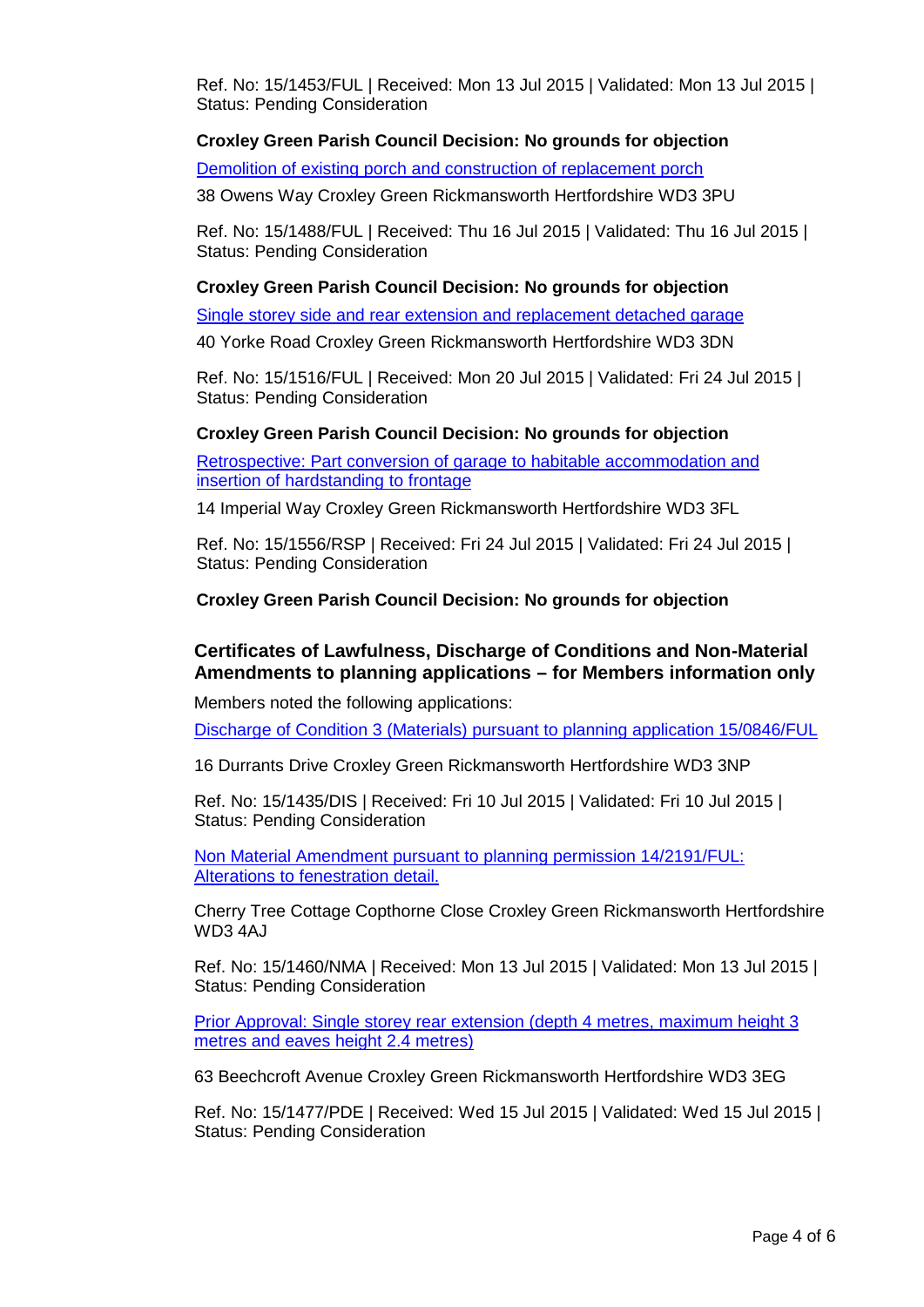Certificate of Lawfulness Proposed Development: Construction of rear extension

25 Norwich Way Croxley Green Rickmansworth Hertfordshire WD3 3SP

Ref. No: 15/1544/CLPD | Received: Wed 22 Jul 2015 | Validated: Wed 22 Jul 2015 | Status: Pending Consideration

PD2568/15 Recent Decisions by Three Rivers District Council

Members noted the following decisions.

## **APPROVED**

| <b>Application No:</b><br>Address:<br><b>Application:</b><br><b>CGPC Decision:</b><br><b>TRDC Decision:</b> | 15/0841/FUL<br>15 New Road Croxley Green Hertfordshire<br>Two storey side extension to replace existing garage<br><b>NGFO</b><br>Approved                                                                    |
|-------------------------------------------------------------------------------------------------------------|--------------------------------------------------------------------------------------------------------------------------------------------------------------------------------------------------------------|
| <b>Application No:</b><br><b>Application:</b>                                                               | 15/0934/FUL<br>Demolition of part of outbuilding, erection of extensions,<br>alterations to fenestration and conversion of outbuilding to<br>ancillary residential accommodation                             |
| <b>Address:</b>                                                                                             | Killingdown Farm Little Green Lane Croxley Green                                                                                                                                                             |
| <b>CGPC Decision:</b>                                                                                       | <b>NGFO</b>                                                                                                                                                                                                  |
| <b>TRDC Decision:</b>                                                                                       | Approved                                                                                                                                                                                                     |
| <b>Application No:</b><br><b>Application:</b>                                                               | 15/0935/LBC<br>Listed Building Consent: Demolition of part of outbuilding,<br>erection of extensions, alterations to fenestration and<br>conversion of outbuilding to ancillary residential<br>accommodation |
| <b>Address:</b>                                                                                             | Killingdown Farm Little Green Lane Croxley Green                                                                                                                                                             |
| <b>CGPC Decision:</b>                                                                                       | <b>NGFO</b>                                                                                                                                                                                                  |
| <b>TRDC Decision:</b>                                                                                       | Approved                                                                                                                                                                                                     |
| <b>Application No:</b><br><b>Address:</b><br><b>Application:</b>                                            | 15/1091/FUL<br>Whitestocks Farm Loudwater Lane Loudwater<br>Demolition of existing dwelling and erection of replacement<br>detached dwelling                                                                 |
| <b>CGPC Decision:</b>                                                                                       | <b>NGFO</b>                                                                                                                                                                                                  |
| <b>TRDC Decision:</b>                                                                                       | Approved                                                                                                                                                                                                     |
| <b>Application No:</b>                                                                                      | 15/1111/FUL                                                                                                                                                                                                  |
| <b>Address:</b>                                                                                             | 44 Owens Way Croxley Green Rickmansworth                                                                                                                                                                     |
| <b>Application:</b>                                                                                         | Two storey side extension and single storey rear extension                                                                                                                                                   |
| <b>CGPC Decision:</b>                                                                                       | <b>NGFO</b>                                                                                                                                                                                                  |
| <b>TRDC Decision:</b>                                                                                       | Approved                                                                                                                                                                                                     |